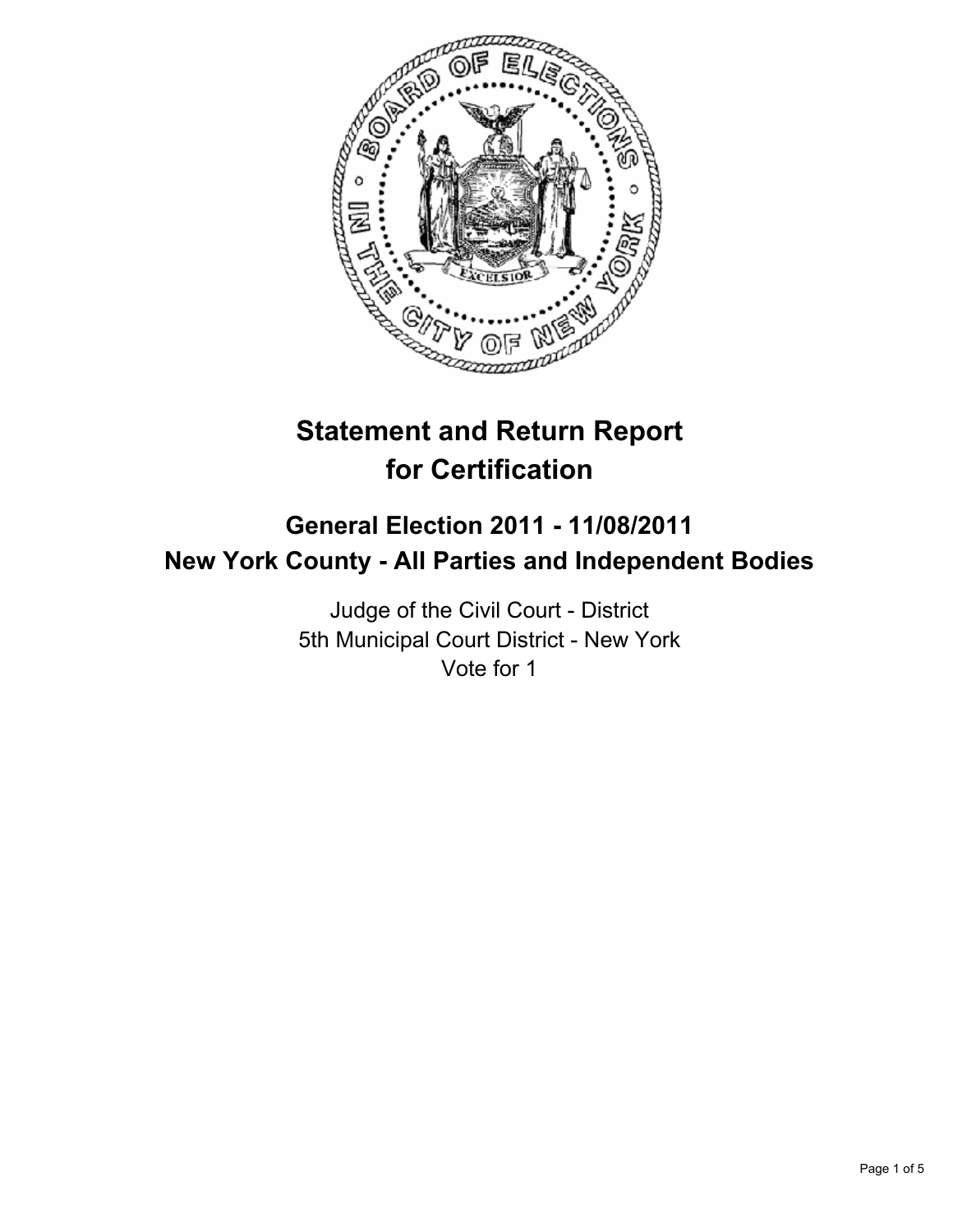

## **Assembly District 67**

| PUBLIC COUNTER                                           | 2,907            |
|----------------------------------------------------------|------------------|
| <b>EMERGENCY</b>                                         | 0                |
| ABSENTEE/MILITARY                                        | 197              |
| <b>FEDERAL</b>                                           | 0                |
| SPECIAL PRESIDENTIAL                                     | 0                |
| <b>AFFIDAVIT</b>                                         | 26               |
| <b>Total Ballots</b>                                     | 3,130            |
| Less - Inapplicable Federal/Special Presidential Ballots | 0                |
| <b>Total Applicable Ballots</b>                          | 3,130            |
| W FRANC PERRY (DEMOCRATIC)                               | 2,441            |
| AVRAM M. SHAPIRO (WRITE-IN)                              | 1                |
| BRADLEY MANNING (WRITE-IN)                               | 1                |
| <b>COBERT STEPHEN (WRITE-IN)</b>                         | 1                |
| DAVID SACK (WRITE-IN)                                    | 1                |
| ELANA SINENSKY (WRITE-IN)                                | 1                |
| ERIC ADAMS (WRITE-IN)                                    | 1                |
| ERIC STEIGILTZ (WRITE-IN)                                | 1                |
| JACK WETHERALL (WRITE-IN)                                | 1                |
| JERILYN KADISON (WRITE-IN)                               | 1                |
| JOSE CUERVO (WRITE-IN)                                   | 1                |
| JULIA WILLEBRAND (WRITE-IN)                              | 1                |
| KATHLEEN OCONNOR (WRITE-IN)                              | 1                |
| MARIAH VAN BAREN (WRITE-IN)                              | 1                |
| MICHAEL GRUDBERG (WRITE-IN)                              | 1                |
| MICHAEL SMITH (WRITE-IN)                                 | 1                |
| NICHOLAS WOLFSON (WRITE-IN)                              | 1                |
| NO FIRST/LAST NAME (WRITE-IN)                            | $\boldsymbol{2}$ |
| NO NAME (WRITE-IN)                                       | 2                |
| SPENCER SHET (WRITE-IN)                                  | 1                |
| SUSAN MASAME (WRITE-IN)                                  | 1                |
| TZUI SAMUELS (WRITE-IN)                                  | 1                |
| <b>Total Votes</b>                                       | 2,464            |
| Unrecorded                                               | 666              |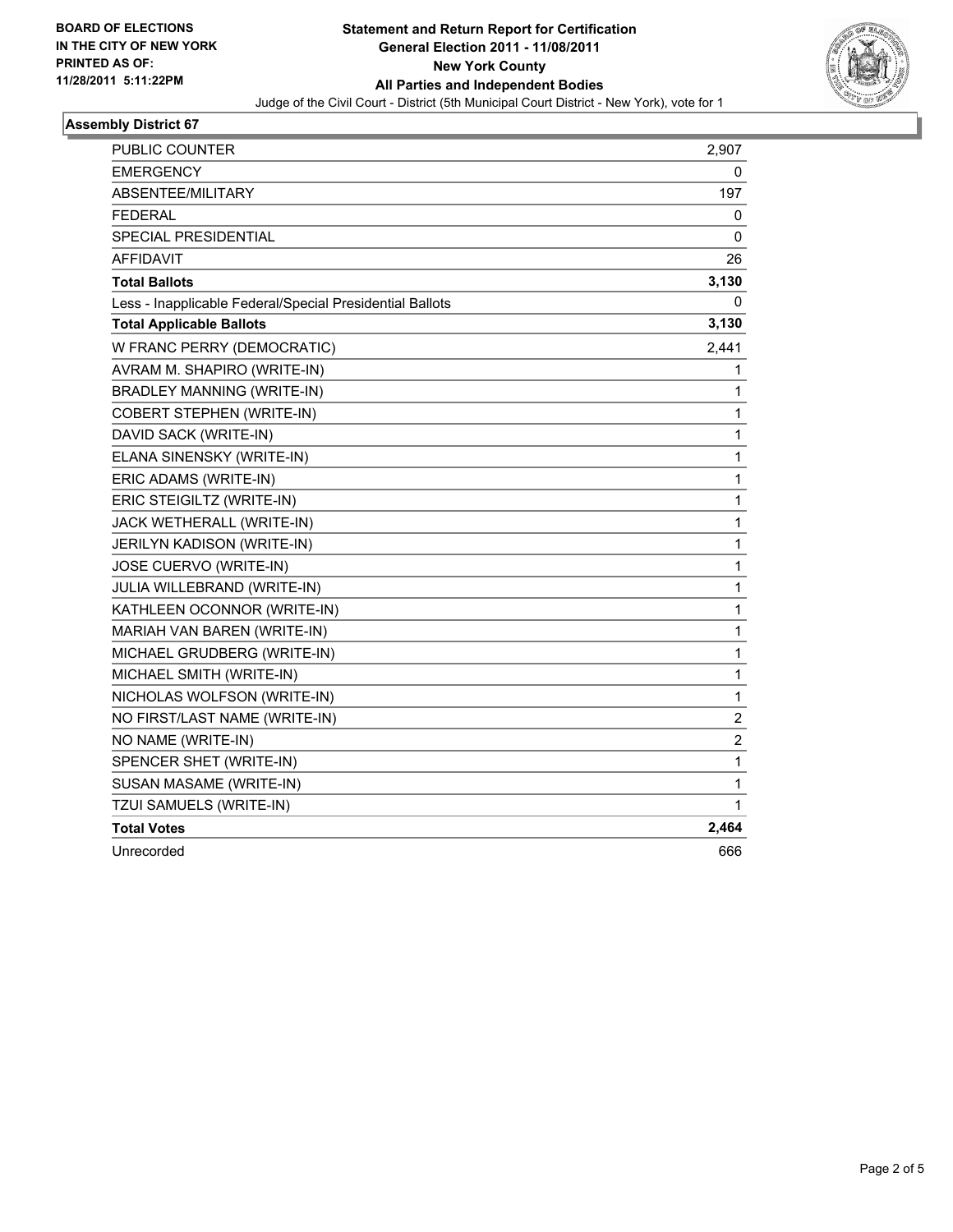

#### **Assembly District 69**

| <b>PUBLIC COUNTER</b>                                    | 2,177        |
|----------------------------------------------------------|--------------|
| <b>EMERGENCY</b>                                         | 0            |
| <b>ABSENTEE/MILITARY</b>                                 | 173          |
| <b>FEDERAL</b>                                           | 0            |
| <b>SPECIAL PRESIDENTIAL</b>                              | $\mathbf{0}$ |
| <b>AFFIDAVIT</b>                                         | 18           |
| <b>Total Ballots</b>                                     | 2,368        |
| Less - Inapplicable Federal/Special Presidential Ballots | 0            |
| <b>Total Applicable Ballots</b>                          | 2,368        |
| W FRANC PERRY (DEMOCRATIC)                               | 1,794        |
| ALAN FLACKS (WRITE-IN)                                   | 1            |
| BILL MOYERS (WRITE-IN)                                   | 1            |
| C.J. SCALINE (WRITE-IN)                                  | 1            |
| CHRIS REID (WRITE-IN)                                    | 1            |
| ELLEN GESMER (WRITE-IN)                                  | 1            |
| FRANK PERRY (WRITE-IN)                                   | 1            |
| HON. MIKE GOWNEY (WRITE-IN)                              | 1            |
| JUDY RICHHEIMER (WRITE-IN)                               | 1            |
| LUIS ROMAN (WRITE-IN)                                    | 1            |
| M E BLOOM (WRITE-IN)                                     | 1            |
| MARK DEROCO (WRITE-IN)                                   | 1            |
| NO FIRST/LAST NAME (WRITE-IN)                            | 1            |
| NO NAME (WRITE-IN)                                       | 9            |
| ROBERT M BRILL ESQ (WRITE-IN)                            | 1            |
| RUDOLPH GULIANI (WRITE-IN)                               | 1            |
| SUSAN C KUPFERBERG (WRITE-IN)                            | 1            |
| <b>Total Votes</b>                                       | 1,818        |
| Unrecorded                                               | 550          |
| <b>Assembly District 75</b>                              |              |

| <b>PUBLIC COUNTER</b>                                    | 72 |
|----------------------------------------------------------|----|
| <b>EMERGENCY</b>                                         | 0  |
| ABSENTEE/MILITARY                                        | 9  |
| <b>FEDERAL</b>                                           | 0  |
| <b>SPECIAL PRESIDENTIAL</b>                              | 0  |
| AFFIDAVIT                                                |    |
| <b>Total Ballots</b>                                     | 82 |
|                                                          |    |
| Less - Inapplicable Federal/Special Presidential Ballots | 0  |
| <b>Total Applicable Ballots</b>                          | 82 |
| W FRANC PERRY (DEMOCRATIC)                               | 64 |
| <b>Total Votes</b>                                       | 64 |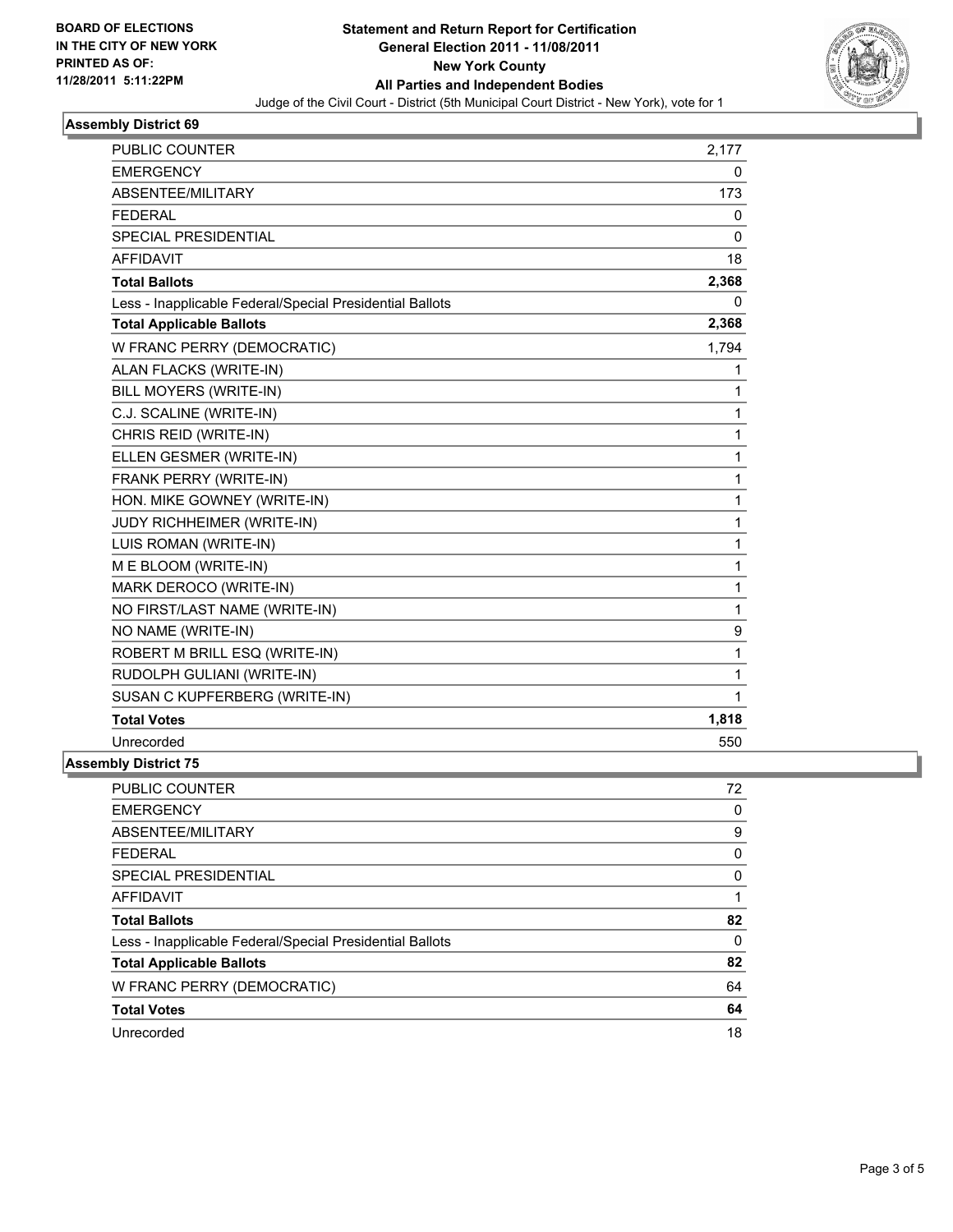

### **Total for Judge of the Civil Court - District (5th Municipal Court District - New York) - New York County**

| PUBLIC COUNTER                                           | 5,156 |
|----------------------------------------------------------|-------|
| <b>EMERGENCY</b>                                         | 0     |
| ABSENTEE/MILITARY                                        | 379   |
| <b>FEDERAL</b>                                           | 0     |
| <b>SPECIAL PRESIDENTIAL</b>                              | 0     |
| AFFIDAVIT                                                | 45    |
| <b>Total Ballots</b>                                     | 5,580 |
| Less - Inapplicable Federal/Special Presidential Ballots | 0     |
| <b>Total Applicable Ballots</b>                          | 5,580 |
| W FRANC PERRY (DEMOCRATIC)                               | 4,299 |
| ALAN FLACKS (WRITE-IN)                                   | 1     |
| AVRAM M. SHAPIRO (WRITE-IN)                              | 1     |
| BILL MOYERS (WRITE-IN)                                   | 1     |
| <b>BRADLEY MANNING (WRITE-IN)</b>                        | 1     |
| C.J. SCALINE (WRITE-IN)                                  | 1     |
| CHRIS REID (WRITE-IN)                                    | 1     |
| <b>COBERT STEPHEN (WRITE-IN)</b>                         | 1     |
| DAVID SACK (WRITE-IN)                                    | 1     |
| ELANA SINENSKY (WRITE-IN)                                | 1     |
| ELLEN GESMER (WRITE-IN)                                  | 1     |
| ERIC ADAMS (WRITE-IN)                                    | 1     |
| ERIC STEIGILTZ (WRITE-IN)                                | 1     |
| FRANK PERRY (WRITE-IN)                                   | 1     |
| HON. MIKE GOWNEY (WRITE-IN)                              | 1     |
| JACK WETHERALL (WRITE-IN)                                | 1     |
| JERILYN KADISON (WRITE-IN)                               | 1     |
| JOSE CUERVO (WRITE-IN)                                   | 1     |
| JUDY RICHHEIMER (WRITE-IN)                               | 1     |
| JULIA WILLEBRAND (WRITE-IN)                              | 1     |
| KATHLEEN OCONNOR (WRITE-IN)                              | 1     |
| LUIS ROMAN (WRITE-IN)                                    | 1     |
| M E BLOOM (WRITE-IN)                                     | 1     |
| MARIAH VAN BAREN (WRITE-IN)                              | 1     |
| MARK DEROCO (WRITE-IN)                                   | 1     |
| MICHAEL GRUDBERG (WRITE-IN)                              | 1     |
| MICHAEL SMITH (WRITE-IN)                                 | 1     |
| NICHOLAS WOLFSON (WRITE-IN)                              | 1     |
| NO FIRST/LAST NAME (WRITE-IN)                            | 3     |
| NO NAME (WRITE-IN)                                       | 11    |
| ROBERT M BRILL ESQ (WRITE-IN)                            | 1     |
| RUDOLPH GULIANI (WRITE-IN)                               | 1     |
| SPENCER SHET (WRITE-IN)                                  | 1     |
| SUSAN C KUPFERBERG (WRITE-IN)                            | 1     |
| SUSAN MASAME (WRITE-IN)                                  | 1     |
| TZUI SAMUELS (WRITE-IN)                                  | 1     |
| <b>Total Votes</b>                                       | 4,346 |